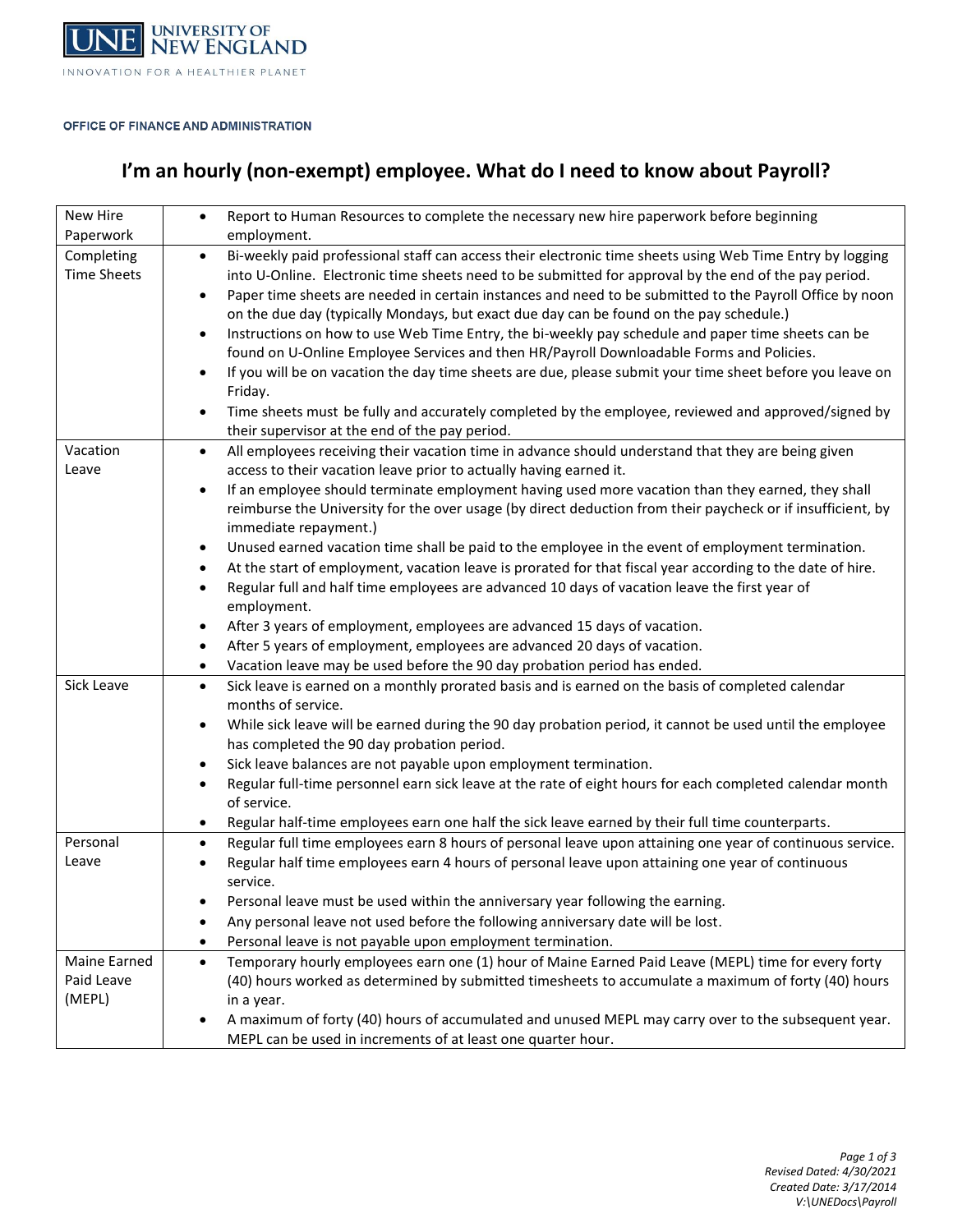

### OFFICE OF FINANCE AND ADMINISTRATION

# **I'm an hourly (non-exempt) employee. What do I need to know about Payroll?**

|                    | The one year period for determining the accrual, usage and carryover provisions of the policy is based<br>$\bullet$      |
|--------------------|--------------------------------------------------------------------------------------------------------------------------|
|                    | upon the employee's UNE employment anniversary date.                                                                     |
|                    | The waiting period for eligibility to use MEPL is upon 90 days from start of employment at UNE.<br>$\bullet$             |
|                    | MEPL can be used for any purpose such as emergency, illness, sudden necessity, planned time off.<br>$\bullet$            |
|                    | Reasonable notice must be provided by the employee for the supervisor prior to MEPL usage, except in<br>$\bullet$        |
|                    | the case of absence due to emergency, illness or sudden necessity. Supervisors may not require more                      |
|                    | than four weeks of notice for planned absences. Other than leave for an emergency, illness, or sudden                    |
|                    | necessity, departments may establish scheduling guidelines to avoid situations where multiple                            |
|                    | absences impact the university's business and educational needs. The University may refuse requested                     |
|                    | time off that interferes with business or educational needs. Please check with your supervisor for                       |
|                    | specific departmental requirements.                                                                                      |
|                    | For cases of absence due to sudden illness or emergency that last for three days or more, UNE may<br>$\bullet$           |
|                    | request medical certification.                                                                                           |
|                    | MEPL is not earned when the employee is not working such when no worked is being performed, off-<br>$\bullet$            |
|                    | contract or breaks in employment service at UNE.                                                                         |
|                    | MEPL can only be used to cover for regular work time missed and not as additional income above<br>$\bullet$              |
|                    | regularly schedule work hours for that week.                                                                             |
|                    | MEPL time used is not regarded as hours worked for the determination of overtime.<br>$\bullet$                           |
|                    | If an administrative closing day occurs while an employee is on MEPL, that MEPL will be charged to the<br>$\bullet$      |
|                    | employee's MEPL bank.                                                                                                    |
|                    | MEPL will cease to accrue when an employee has been on a leave of absence, for any reason, for one<br>$\bullet$          |
|                    | calendar month. A leave of absence for MEPL is defined by not having physically worked at least one day                  |
|                    | in that calendar month.                                                                                                  |
|                    | If an MEPL eligible employee returns to work at UNE within one (1) year of ending their employment with<br>$\bullet$     |
|                    | UNE, they will have their prior MEPL balance reinstated. MEPL cannot be used after an employee's last                    |
|                    | day physically worked and MEPL is not payable upon employment termination.                                               |
| Funeral and        | One day off with pay for regular full & half-time employees to attend the funeral of parents, spouse,<br>$\bullet$       |
| Bereavement        | children, step parents, stepchildren, siblings, step siblings, grandparents, grandchildren, current in-laws              |
| Leave              | (inclusive only of father, mother, brother, sister, son and daughter in-laws), or life partner.                          |
|                    | Up to four days of additional paid time off for regular full & half-time employee's bereavement for the<br>$\bullet$     |
|                    | death of a parent, spouse, child, stepchild, or life partner.                                                            |
|                    | Funeral time and bereavement time is to be accounted for on time sheets.<br>$\bullet$                                    |
| <b>Holiday Pay</b> | Regular full and regular half time employees are paid at their regular rate of pay for any holiday observed<br>$\bullet$ |
|                    | by the University. The holiday hours entitled for payment are as follows:                                                |
|                    | Regularly scheduled weekly work hours for Holiday hours available for each holiday                                       |
|                    | Regular half-time employees:                                                                                             |
|                    | 20 to 34.75 hours/week<br>4 hours                                                                                        |
|                    | Regular full time employees:                                                                                             |
|                    | 35 to 37.5 hours/week<br>7 hours                                                                                         |
|                    | 37.75 to 40 hours/week<br>8 hours                                                                                        |
|                    |                                                                                                                          |
|                    | In the event that the University scheduled holiday falls on a day of the week that is not within the                     |
|                    | employee's normal work schedule, the employee is eligible to use the holiday on an alternate day during                  |
|                    | that workweek.                                                                                                           |